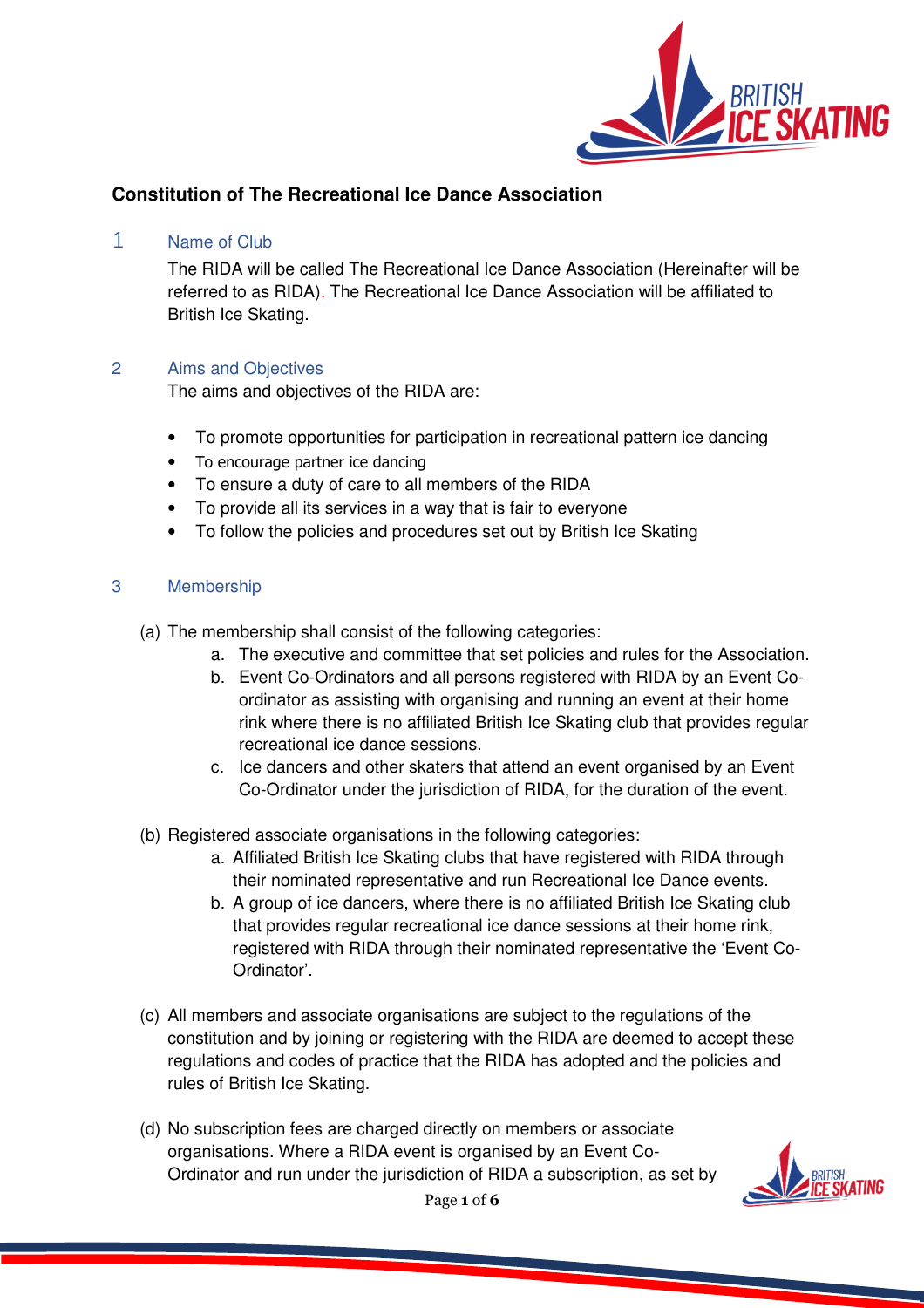the RIDA executive and committee, is charged as part of the entrance fee to the event and payable to RIDA.



## 4 Sports Equity

- (a) The RIDA is committed to ensuring that equity is incorporated across all aspects of its development.
- (b) The RIDA respects the rights, dignity and worth of every person and will treat everyone equally within the context of their sport, regardless of age, ability, gender, race, ethnicity, religious belief, sexuality or social/economic status.
- (c) The RIDA is committed to everyone having the right to enjoy their sport in an environment free from threat of intimidation, harassment and abuse.
- (d) All RIDA members have a responsibility to oppose discriminatory behaviour and promote equality of opportunity.
- (e) The RIDA will deal with any incidence of discriminatory behaviour seriously, according to RIDA disciplinary procedures.

## 5 Committee

- (a) The affairs of the RIDA shall be conducted by a Committee which shall consist of the following officers (executive):
	- Chair
	- Treasurer
	- Secretary
	- Safeguarding/ Wellbeing officer

and members:

- Regional Representatives, one per region.
- (b) The region to which a registered associate organisation belongs is determined by the RIDA Committee.
- (c) The executive positions of Chair, Treasurer, Secretary and Safeguarding/ Wellbeing officer are elected at the Annual General Meeting on the basis of one vote per registered associate organisation. The term of office shall be for one year, and members shall be eligible for re-election.
- (d) The Regional Representatives are elected by the registered associate organisations assigned to each region.
- (e) If any executive post should fall vacant after such an election, the committee shall have the power to fill the vacancy until the succeeding Annual General Meeting. The filling of the Regional Representative post is the responsibility of the registered associate organisations assigned to the region.



Page 2 of 6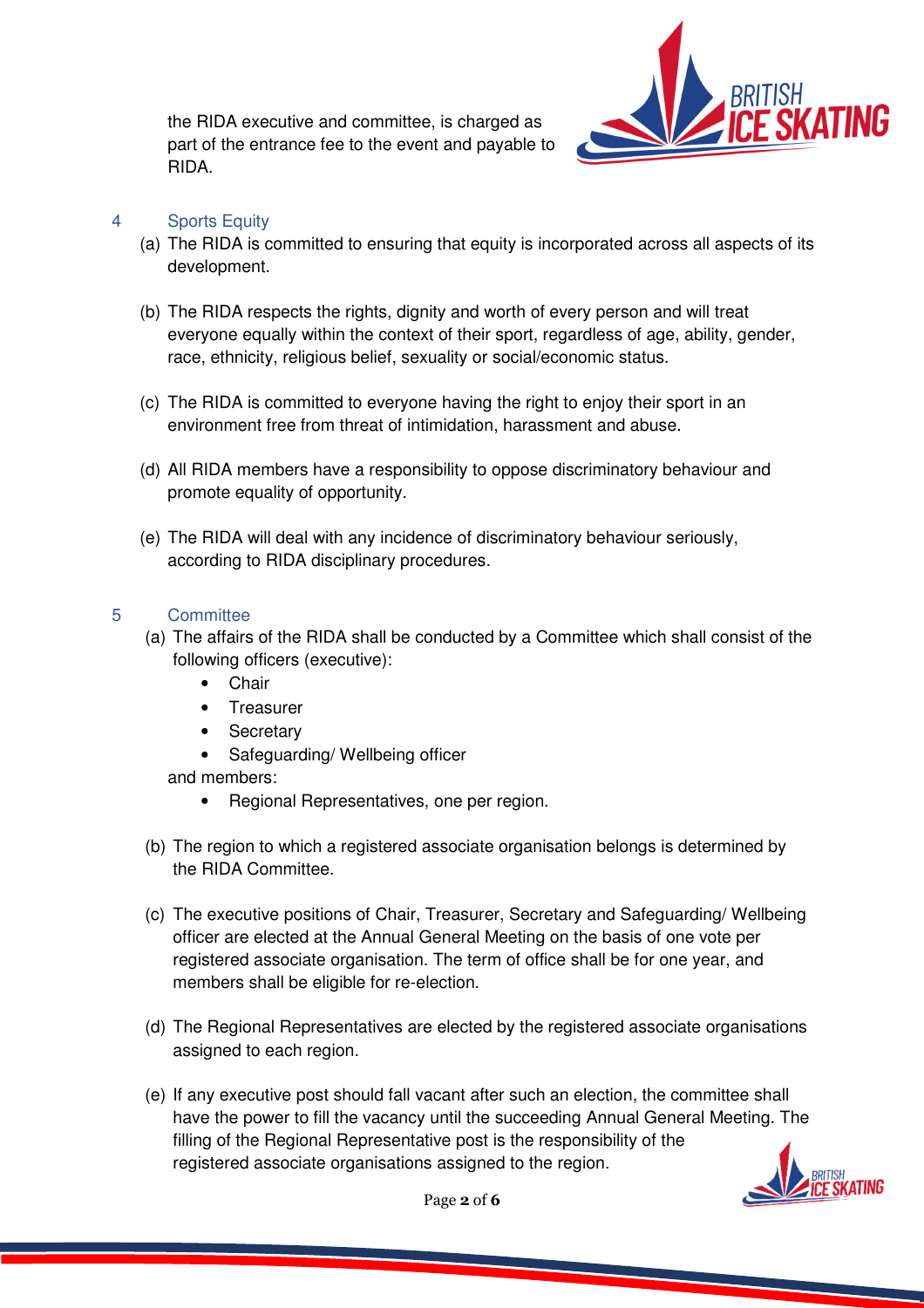(f) The Committee are responsible for adopting new policy, codes of practice and rules that affect the organisation of the RIDA.



- (g) The Committee will have powers to appoint any advisers to the Committee as necessary to fulfil its business.
- (h) The Committee are responsible for disciplinary hearings of members or associate organisations who infringe the RIDA rules/regulations/constitution. The Committee are responsible for taking any action of suspension or discipline following such hearings.
- (i) The committee meetings will be convened by the Secretary of the RIDA and be held no less than **once** per year.
- (j) The quorum required for business to be agreed at Committee meetings will be 3.

## 6 Finances

- (a) The RIDA treasurer is responsible for the finances of the RIDA.
- (b) The financial year of the RIDA will run from October  $1<sup>st</sup>$  and end on September 30<sup>th</sup>.
- (c) All RIDA monies will be banked in an account held in the name of the RIDA.
- (d) An audited statement of annual accounts will be emailed to nominated representative of RIDA registered British Ice Skating Affiliated Clubs and RIDA registered Event Co-Ordinators by the treasurer during November each year.
- (e) The following members of the committee will have access to RIDA accounts- the treasurer, chair and secretary.
- (f) All members of the RIDA, as defined in  $3(a)a & b$ , shall be jointly and severally responsible for the financial liabilities of the RIDA.
- (g) Anyone committing expenditure which has not been previously agreed by the committee may be personally liable for the expenditure.

## 7 Annual General Meetings and Extraordinary General Meetings

- (a) General Meetings are the means whereby the registered associate organisations {See 3(b)} of the RIDA exercise their democratic rights in conducting the RIDA's affairs.
- (b) The RIDA shall hold a 'phased' and virtual Annual General Meeting (AGM) during November each year:
	- Approve the minutes of the previous year's AGM by email.



Page 3 of 6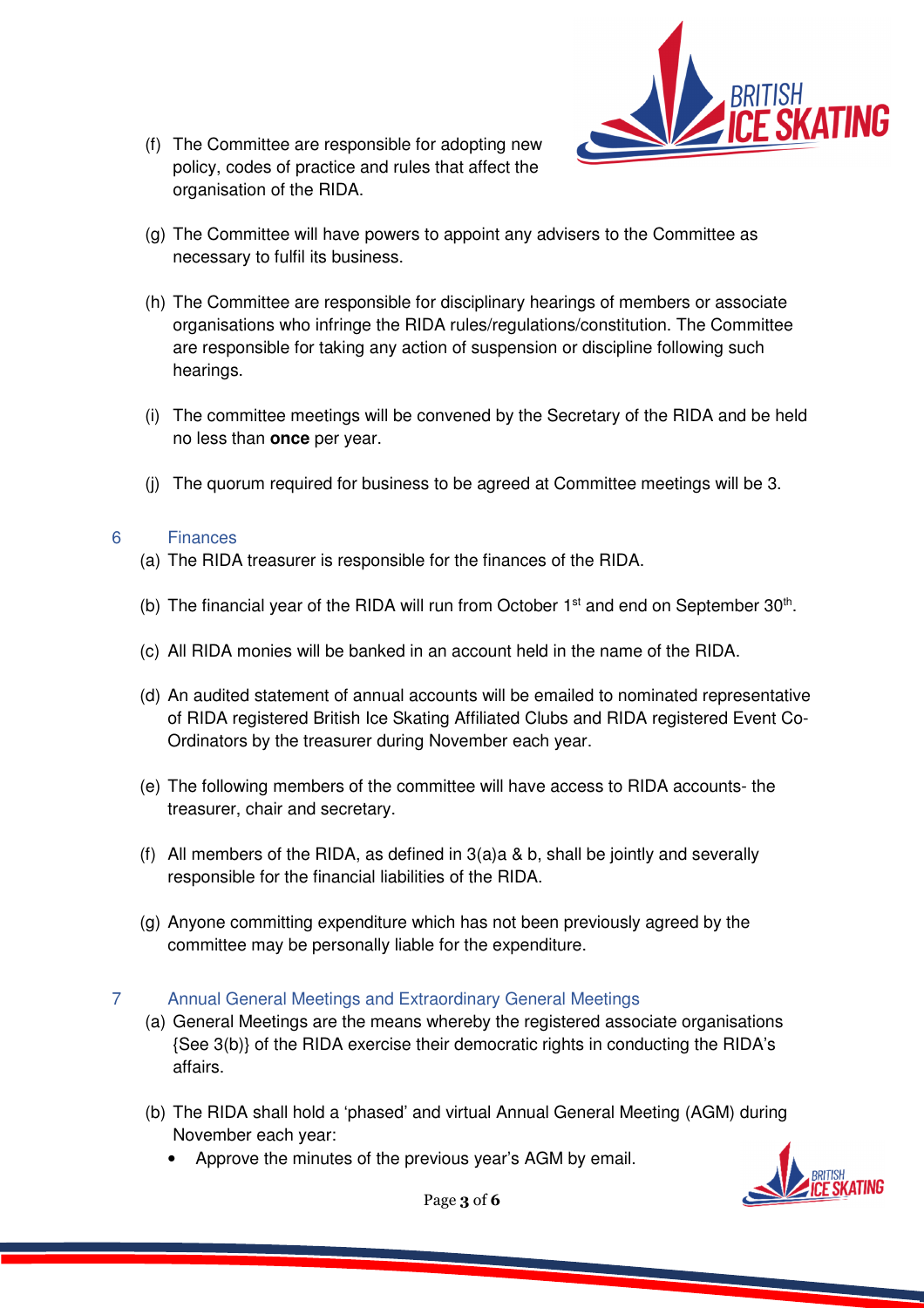- Receive an emailed report from the chair
- Receive an emailed report from the Treasurer and approve the Annual Accounts.



- Receive an emailed report from those responsible for certifying the RIDA's accounts.
- Elect the executive on the committee by email.
- Appoint persons to be responsible for auditing the following year's accounts by email.
- (c) The election for officers of the RIDA will be on 30th November each year. Votes will be cast by email to the Hon Secretary by a nominated representative of each registered associate organisation. One vote for each post for each registered associate organisation. Votes may be cast before the 30th November. Reminders to be sent from the Secretary directly to each registered associate organisation by 9th October each year.
- (d) Nominations for officers must be received by the Secretary by 9th November each year. The list of candidates for each post will be emailed to the nominated representative of each registered associate organisation and the Regional Representatives no later than 16th November.
- (e) The accounts of the RIDA and the executive reports will be emailed to the members, Regional Representatives, and the nominated representative of each registered associate organisation with the list of candidates for election.
- (f) The result of the election will be advised by email to the Regional Representatives and each registered associate organisation through their nominated representative.
- (g) Only Regional Representatives may vote at committee meetings. The Chair of the RIDA shall hold a casting vote at committee meetings.
- (h) The RIDA committee, which is the elected officers and the Regional Representatives, may call an Extraordinary General Meeting of the RIDA by giving a minimum of one month notice by email to the nominated representative of each registered associate organisation.
- (i) Two registered associate organisations may petition by email to the Hon Secretary for an Extraordinary General Meeting of the RIDA. The Extraordinary General Meeting must be called within four months of the petition date. Notice of the Extraordinary General Meeting must be sent by email to the Regional Representatives and the nominated representative of each registered associate organisation.
- (j) The resolutions for consideration at an Extraordinary General Meeting must be included in the notice of the Extraordinary General Meeting. No other business must be transacted at the Extraordinary General Meeting.

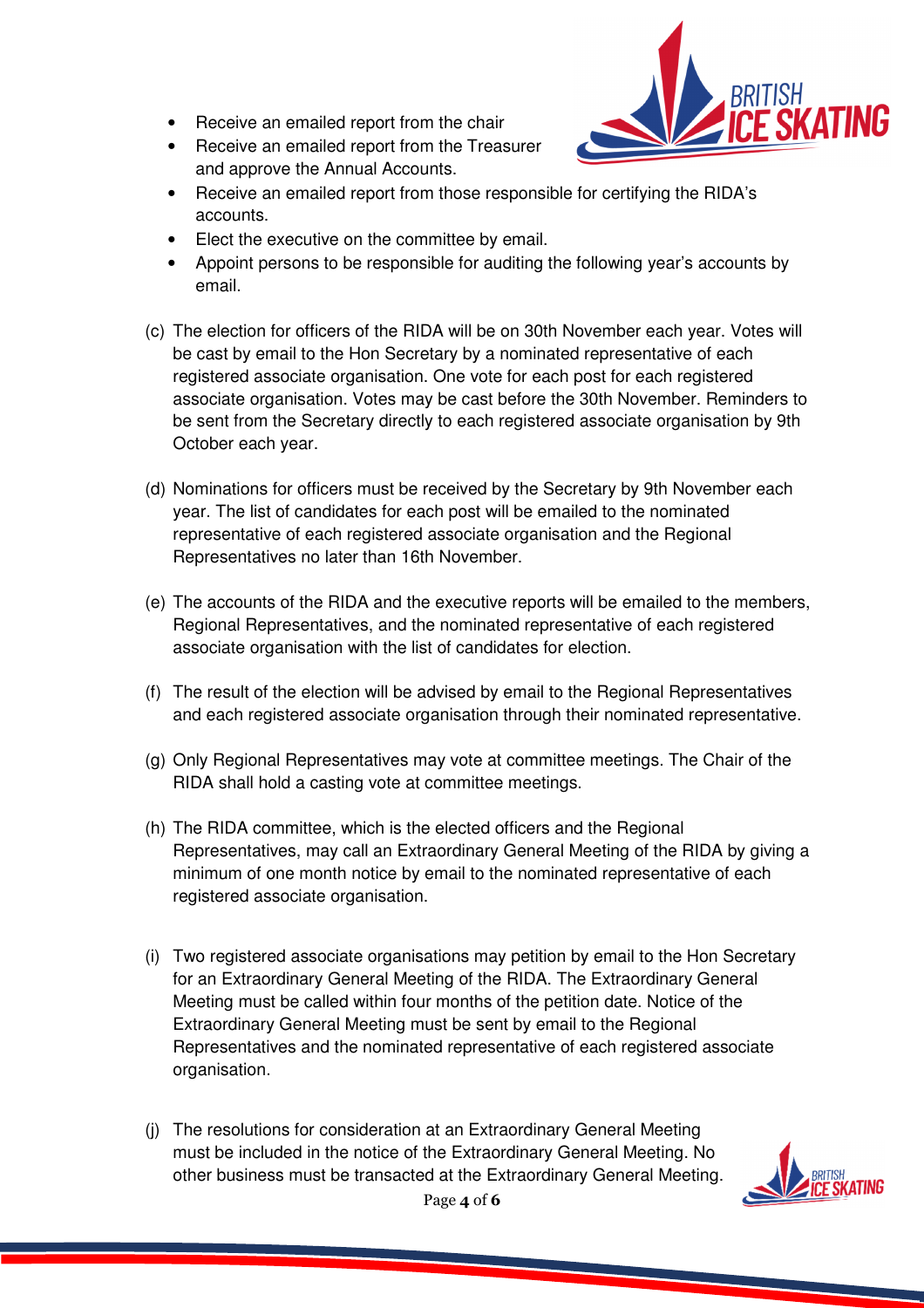

- (k) More than one representative member of a registered associate organisation can be present at an EGM but it is one vote for each registered associate organisation. The Chair of the RIDA shall hold a casting vote. Everyone attending can take part in discussion.
- (l) All procedures shall follow those outlined above for AGMs.

## 8 Amendments to the constitution

The constitution will only be changed through agreement by majority vote at an EGM.

### 9 RIDA Organised Events

RIDA Committee may run events from time to time.

An Event Co-Ordinator may only run a RIDA event under the jurisdiction of the RIDA when the following conditions and requirements are satisfied and a permit has been issued for the RIDA event to take place. The conditions and requirements are:

- a. The budget of planned costs and forecast numbers attending with a price for entry to be provided to the RIDA committee. The financial plan for the event must demonstrate that the costs of the event are covered by the forecast income and that the risk of making a loss is mitigated.
- b. If the event is to include a 'League' match, a list of the registered associate organisations that are competing in the match must be provided.
- c. A risk assessment for the event that could include, adequate changing facilities, access on and off the ice, areas on or off the ice where it is safe for teams to congregate, ice quality for the event.
- d. At the event a record of everyone attending, name, contact details (telephone, mobile or email – at least one), current Affiliated British Ice Skating Club membership name and British Ice Skating member – yes or no. The record must be retained after the event by the Event Co-Ordinator and a copy sent to the RIDA secretary.
- e. Undertake to pay fees levied by the RIDA on the organising registered associate organisation for the permit to run the event which are determined by the number of people attending. The fee per person is determined by the RIDA Committee from time to time and notified to all Regional Representatives and all Event Co-Ordinators of registered associate organisations.

### 10 Discipline and appeals

(a) All concerns, allegations or reports of poor practice/abuse relating to the welfare of children, young people and vulnerable adults at events organised by an Event Co-Ordinator of a registered associate organisation will be recorded and responded to swiftly and appropriately in accordance with the RIDA's safeguarding policy and